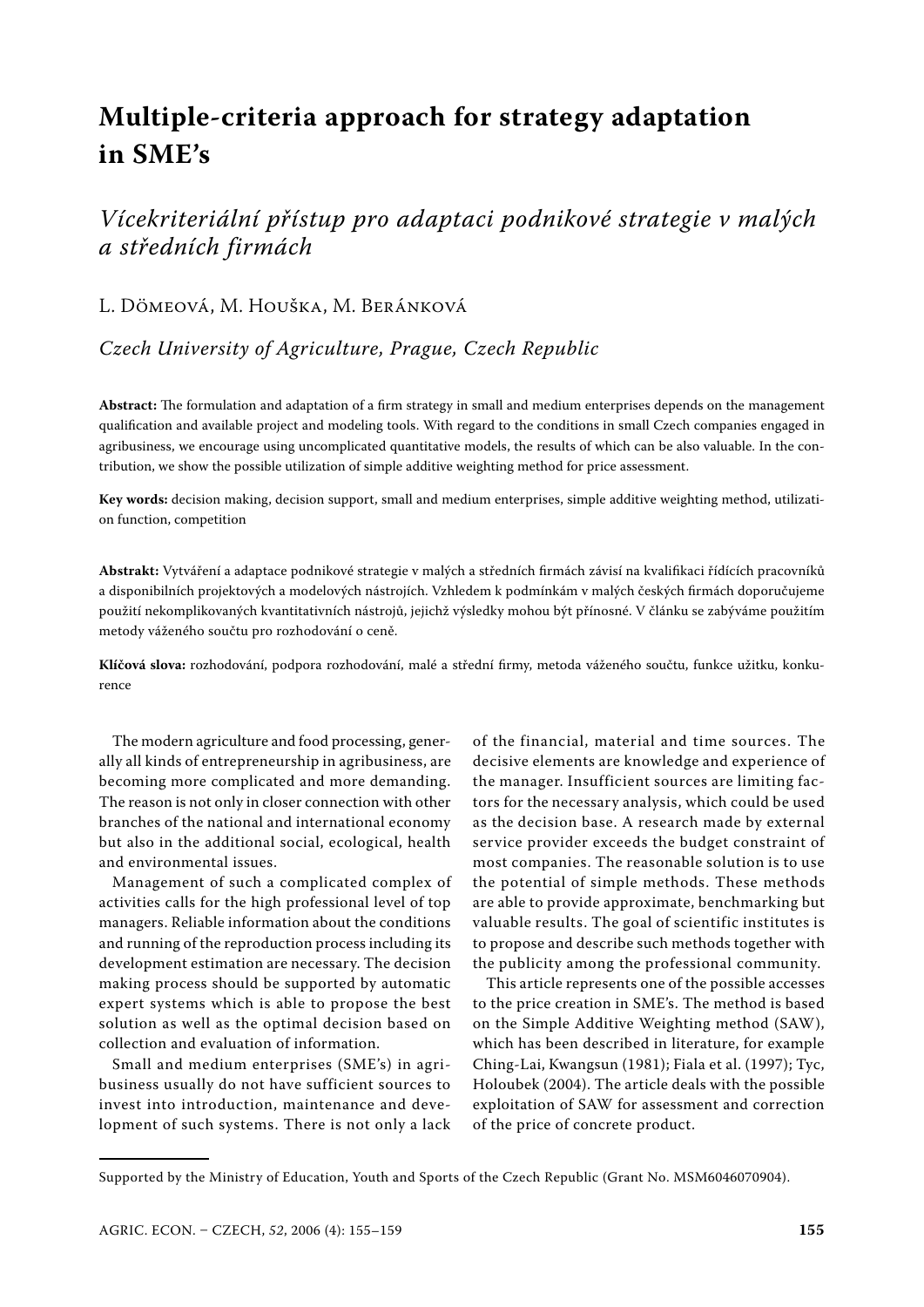#### **MULTIPLE ATTRIBUTE DECISION MODEL (MADM) AND THE SIMPLE ADDITIVE WEIGHTING METHOD (SAW)**

The MADM model is expressed in a decision matrix

$$
A = \begin{bmatrix} a_{11} & a_{12} & \dots & a_{1k} & a_{1,k+1} & \dots & a_{1n} \\ a_{21} & a_{22} & \dots & a_{2k} & a_{2,k+1} & \dots & a_{2n} \\ \vdots & \vdots & \vdots & \ddots & \vdots & \vdots \\ a_{m1} & a_{m2} & \dots & a_{mk} & a_{m,k+1} & a_{mn} \end{bmatrix}
$$
 (1)

The decision matrix A is a *(m × n)* matrix with *m* alternatives in lines and *n* criteria in columns whose element  $a_{ii} = (i = 1, ..., m; j = 1, ..., n)$  indicates evaluation of alternative  $A_{i}$  with respect to attribute (criterion) *j*. Hence the column vector  $A_j = (a_{1j}, a_{2j}, a_{2j}) = r_{ij} + \frac{\Delta a}{H_i - \Delta b}$  $\int f(x)dx = \int f(y)dx$ <br>  $\therefore a_{mj} = r_{ij} + \frac{f(y)}{H_j - D_j}$ <br>  $\therefore a_{mj} = r_{ij} + \frac{f(y)}{H_j - D_j}$ respect to criterion *j*. Suppose the first *k* criteria are cost criteria and the rest  $(n - k)$  criteria are benefit criteria. The benefit criterion means if  $a_{ii} > a_{ii}$ , then, with respect to criterion j the alternative  $A_{\vec{i}}$  is preferred to alternative  $A_i$ . The cost criterion means that if  $a_{ii} < a_{i'i'}$ , then, with respect to criterion *j*, the alternative  $A_{\overline{i}}$  is preferred to alternative  $A_{\overline{i}^{\prime \prime \prime}}$ 

The relative attribute importance is expressed by weight vector  $v = (v_1, v_2, ..., v_n)$ . Usually the weight is normalized so that

$$
\sum_{j=1}^{n} v_j = 1 \tag{2}
$$

The SAW method algorithm starts with determination of the ideal alternative  $H = (H_1, H_2, ..., H_n)$ , which consist of the best attribute values by each attribute, and the negative ideal alternative  $D = (D_1, D_2)$  $D_2$ , ...,  $D_n$ ), which consists of the worst attribute values by each attribute.

Then the decision matrix is standardized by the formula

$$
r_{ij} = \frac{a_{ij} - D_j}{H_j - D_j} \tag{3}
$$

For all the values of the standardized decision matrix  $R = (r_{ij})$  is valid  $r_{ij} \in \langle 0; 1 \rangle$ .

Finally, the decision maker chooses the alternative with maximum value of scalar product  $u_i$ 

$$
u_i = \sum_{j=1}^n r_{ij} v_j \tag{4}
$$

The modified SAW method enables the user to change one of the variant's values in order to im-

prove the aggregate evaluation of the variant so that the variant will reach the stated value of the utility function. This property we used in the following case study. In the first step, we found out how the change of one parameter had influenced the total value of utility function. Let the value (parameter) of *i*-th variant by *j*-the criterion be changed by ∆*aij* and at the same time it is valid:

$$
D_j \le a_{ij} + \Delta a_{ij} \le H_j \tag{5}
$$

Than only one value in the whole standardized matrix is changed during the standardization procedure (3), value  $r_{ii}$  by:

$$
\begin{aligned}\n\frac{\mathbf{s}}{\mathbf{s}} & r_{ij}^{'} = \frac{a_{ij} + \Delta a_{ij} - D_j}{H_j - D_j} = \frac{a_{ij} - D_j}{H_j - D_j} + \frac{\Delta a_{ij}}{H_j - D_j} = \\
\frac{\partial \mathbf{r}}{\partial \mathbf{s}} & = r_{ij} + \frac{\Delta a_{ij}}{H_j - D_j}\n\end{aligned}\n\tag{6}
$$

The utility  $u_i^{\dagger}$  obtained using (4) is changed:

$$
u'_{i} = \sum_{j=1}^{n} r_{ij} v_{j} + \frac{\Delta a_{ij}}{H_{j} - D_{j}} v_{j}
$$
(7)

The change in single element of the decision matrix under the stated condition would result in different evaluation of the single variant the parameter of which has been changed.

Suppose now that the inequality (5) is not valid. That is why there is a change in the ideal or negative ideal variant. Let:

$$
a_{ij} + \Delta a_{ij} \ge H_{f} \tag{8}
$$

then:

$$
H'_{j} = a_{ij} + \Delta a_{ij} \tag{9}
$$

The evaluation of all variants with the exception of *A*j is changed into:

$$
u'_{k} = \sum_{j=1}^{n} \frac{a_{kj} - D_{j}}{H_{j} - D_{j}} v_{j}, \ k \neq i
$$
 (10)

The evaluation of  $A_i$  is changed into:

$$
u'_{k} = \sum_{j=1}^{n} \frac{a_{ij} + \Delta a_{ij} - D_{j}}{H_{j} - D_{j}} v_{j}, \ k = i
$$
 (11)

In the following case study, we show how to use the above described feature of the frequently used SAW method for improving the market position. We will call the algorithm above "inverse SAW algorithm". The method enables the decision maker to choose the strategy of behavior.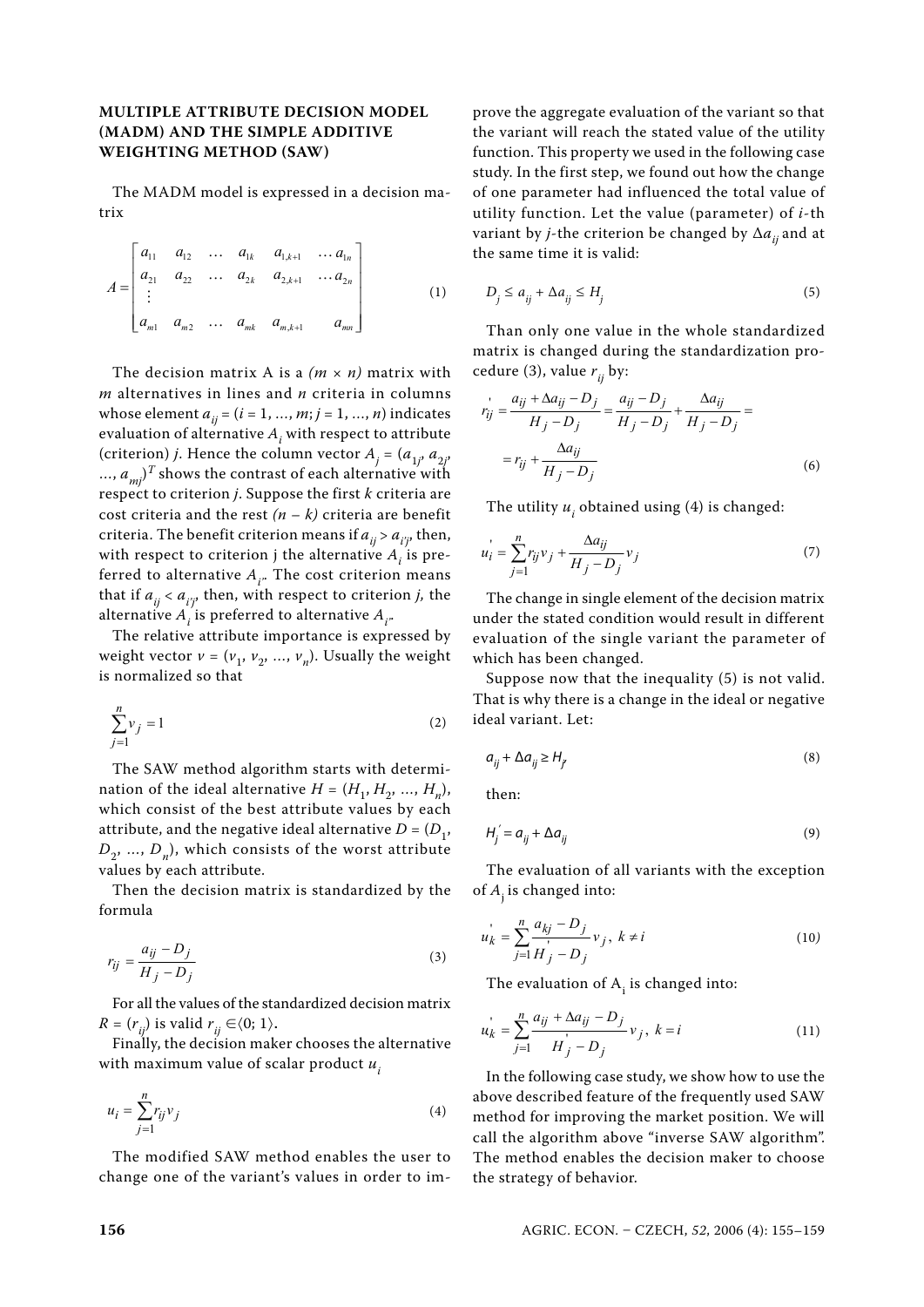### **CASE STUDY: PRODUCT PRICE ASSESSMENT**

The case study shows how the inverse SAW algorithm can be used for product price assessment. The user is in the position of the manager of a meat processing plant and his goal is to carry a product (certain kind of salami) through the competitive agribusiness environment.

The consumer (wholesaler, chain of supermarkets) is choosing the products by its marketability to final customers. The decision can be based on the published results of consumer tests, on own experience, own research on preferences, etc. It was proved that the final consumer calls for good quality, enjoyable taste and reasonable price and that is why the wholesale customer uses the same criteria. It is clear that also the producer has to use the same criteria.

Suppose that the aim of the producer is to get into the wholesale. The strategy of the vender is to sell products of the acceptable quality for outstanding (low) prices. It means that the criterion price is

preferred both to the taste and to the quality. The taste and the quality are equally important. The appropriate weight vector can be then constructed as  $v = (0.2; 0.2; 0.6).$ 

The salami producer should make a preliminary evaluation whether his product is competitive to other producers. The data are in Table 1.

It is also important for decision-making that the only parameter, which can be changed immediately without changing technology or material, is the price. The change of taste or quality needs changes in the production technology and such changes are not flexible enough. If the technology change is planned, probably more methods and more complicated analysis should be used.

In our example, the product has got to the first half of the evaluated products. The wholesaler's offer is not that wide so the products does not have a real chance to get into the group of the products being sold. In the case the product has been already placed among the wholesale offer, the position among first five products would be satisfactory. But this is not

| Produkt               | Taste          | Duality        | Price (CZK/kg) | $u_i$  | Order          |
|-----------------------|----------------|----------------|----------------|--------|----------------|
| <b>OUR PRODUKT</b>    | $\overline{2}$ | 3              | 88             | 0.7131 | $\overline{z}$ |
| Zřud                  | $\overline{4}$ | 5              | 99             | 0.8115 | $\mathbf{1}$   |
| Made                  | $\overline{4}$ | $\overline{4}$ | 104            | 0.7154 | 6              |
| Kliment               | 3              | $\overline{4}$ | 97             | 0.7300 | $\overline{4}$ |
| Hodice                | 3              | 4              | 106            | 0.6469 | 9              |
| Prantl                | $\overline{2}$ | 5              | 99.9           | 0.7032 | $\,8\,$        |
| Kmotr                 | $\overline{4}$ | 5              | 108            | 0.7285 | 5              |
| Hanacky               | $\overline{4}$ | 5              | 99.4           | 0.8078 | $\overline{2}$ |
| Steihauser            | $\bf{4}$       | 1              | 123            | 0.3900 | 12             |
| Krahulik - Telč       | 5              | 1              | 115            | 0.5138 | 11             |
| Svatohorsky           | 3              | $\overline{2}$ | 136            | 0.2700 | 13             |
| Schneider             | $\mathbf{1}$   | $\mathbf 1$    | 149            | 0.0000 | 15             |
| Roudnice              | 2              | $\overline{2}$ | 145            | 0.1369 | 14             |
| Klatovy               | 3              | $\overline{2}$ | 84             | 0.7500 | 3              |
| Kriteria weight       | $0.2\,$        | $0.2\,$        | 0.6            |        |                |
| Ideal weight          | 5              | 5              | 84             |        |                |
| Negative ideal weight | 1              | 1              | 149            |        |                |

Table 1. Data for preliminary evaluation\*

Evaluation scale:  $5 =$  very good,  $4 =$  good,  $3 =$  average,  $2 =$  satisfying,  $1 =$  unsatisfying. The evaluation of TASTE consists of evaluation of look, consistency and taste. The evaluation of QUALITY consists of water activity, content of soybean proteins, pure muscular proteins and fat.

Source: http://ekonomika.idnes.cz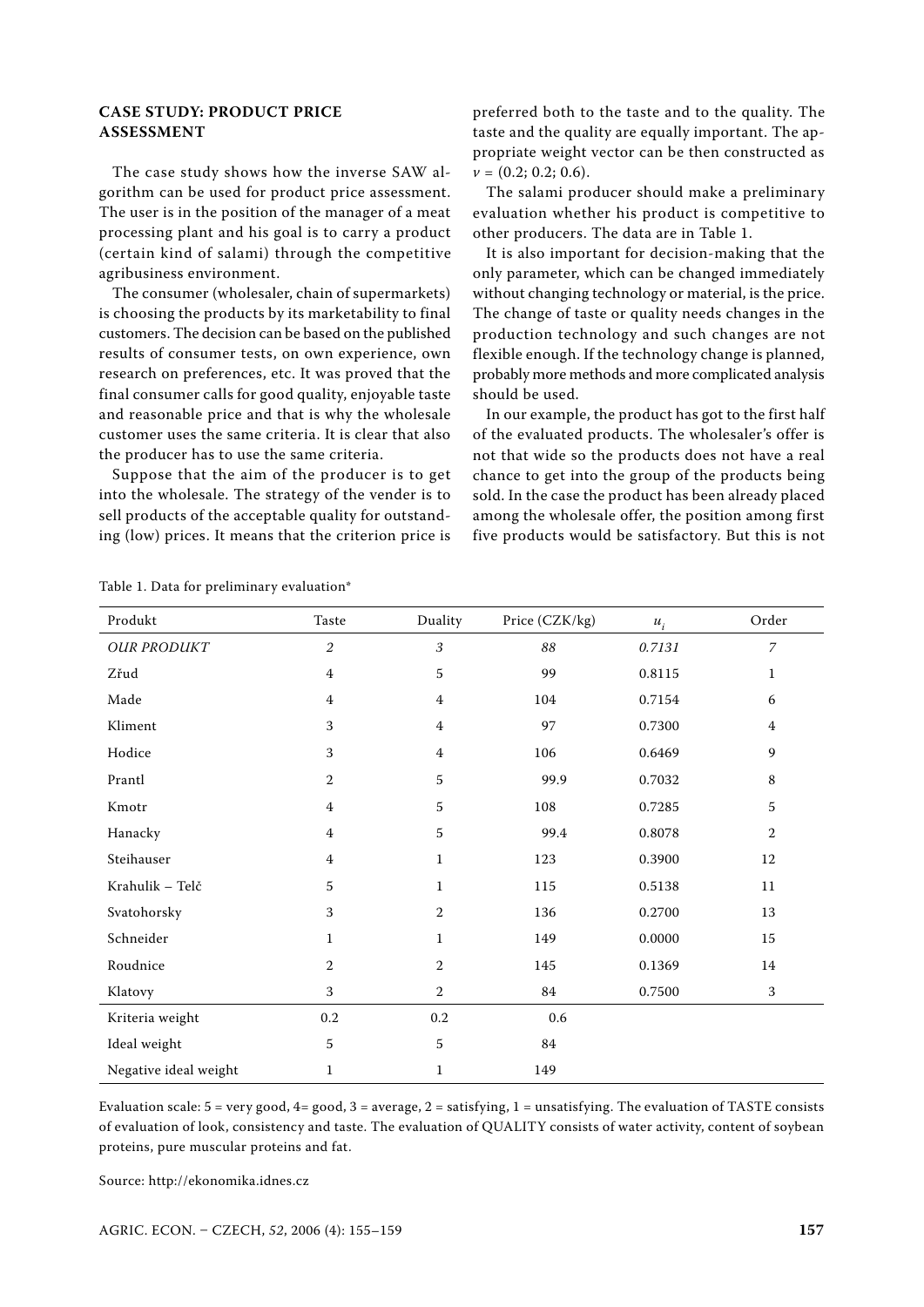Table 2. Recalculation of the model with modified decision matrix

| Produkt               | Taste          | Duality        | Price (CZK/kg) | $u_i$  | Order          |
|-----------------------|----------------|----------------|----------------|--------|----------------|
| <b>OUR PRODUKT</b>    | $\overline{2}$ | 3              | 83             | 0.7500 | $\mathfrak{Z}$ |
| Zřud                  | $\bf{4}$       | 5              | 99             | 0.8045 | $\mathbf{1}$   |
| Made                  | $\overline{4}$ | $\overline{4}$ | 104            | 0.7091 | 7              |
| Kliment               | 3              | 4              | 125            | 0.5182 | 10             |
| Hodice                | 3              | 4              | 106            | 0.6409 | 9              |
| Prantl                | $\overline{2}$ | 5              | 99.9           | 0.6964 | $\,8\,$        |
| Kmotr                 | $\overline{4}$ | 5              | 108            | 0.7227 | 5              |
| Hanacky               | $\overline{4}$ | 5              | 99.4           | 0.8009 | $\overline{2}$ |
| Steihauser            | $\overline{4}$ | $\mathbf 1$    | 123            | 0.3864 | 12             |
| Krahulik - Telč       | 5              | $\mathbf 1$    | 115            | 0.5091 | 11             |
| Svatohorsky           | 3              | $\overline{2}$ | 136            | 0.2682 | 13             |
| Schneider             | $\mathbf{1}$   | $\mathbf{1}$   | 149            | 0.0000 | 15             |
| Roudnice              | $\overline{2}$ | $\overline{2}$ | 145            | 0.1364 | 14             |
| Klatovy               | 3              | $\overline{2}$ | $84\,$         | 0.7409 | 4              |
| Kriteria weight       | $0.2\,$        | 0.2            | 0.6            |        |                |
| Ideal weight          | 5              | 5              | 83             |        |                |
| Negative ideal weight | $\mathbf 1$    | $\mathbf{1}$   | 149            |        |                |

our situation. Let us imagine that we are trying to displace one of the currently offered products and replace it by our salami and that is why we need to place our product among the first three ones. Only in such case the wholesaler will take in mind the option to start purchasing our product and to displace another one.

First we proved the chances of a less aggressive strategy. We go down with the price of our product by 3% to 85.35 CZK/kg. The value of the criterion price for our product is not higher than the actual ideal value,  $H_3 = 84$ , so that we use formulas (6)–(7) for recalculation. We get:

 $u_1' = 0.7374$ 

what will cause, according to the Table 1, shift to the third rank.

The second example examines a more aggressive strategy. We lower the price by 5.6% to 83 CZK/kg. The value of the ideal variant  $H_3$  will change to  $H_3$ . For new evaluation and ranking, it is necessary to recalculate the whole table using the formulas (8)–(11). The results see in Table 2.

It follows from the Table 2 that the plan to place the product among the first three would be fulfiled when the price decreases to 83 CZK/kg. The utility function for further price reduction would not be improved but this indicator would go down for every other product. This conclusion follows directly from the features of the evaluation process, which were deducted above and formalized in formulas  $(6)-(11)$ .

#### **CONCLUSIONS**

The article proposes the fast way of evaluation of the competitive position in the market. The case study is methodological so that it shows how to use the proposed method.

The case study is just a model case. In the real situation, there will be probably more decision criteria. There may be also the possibility to change other parameters of the product – not only the price. The final result of the chosen strategy is usually influenced by negotiations with the wholesale vendor, which can dependend on relations to other suppliers. Lowering the price is not unlimited because it must be over production costs to secure the acceptable profit for the producer. The inverse SAW method we propose as a tool for preliminary analysis, which can bring valuable information about the situation in the market. Even this simple method is able to eliminate